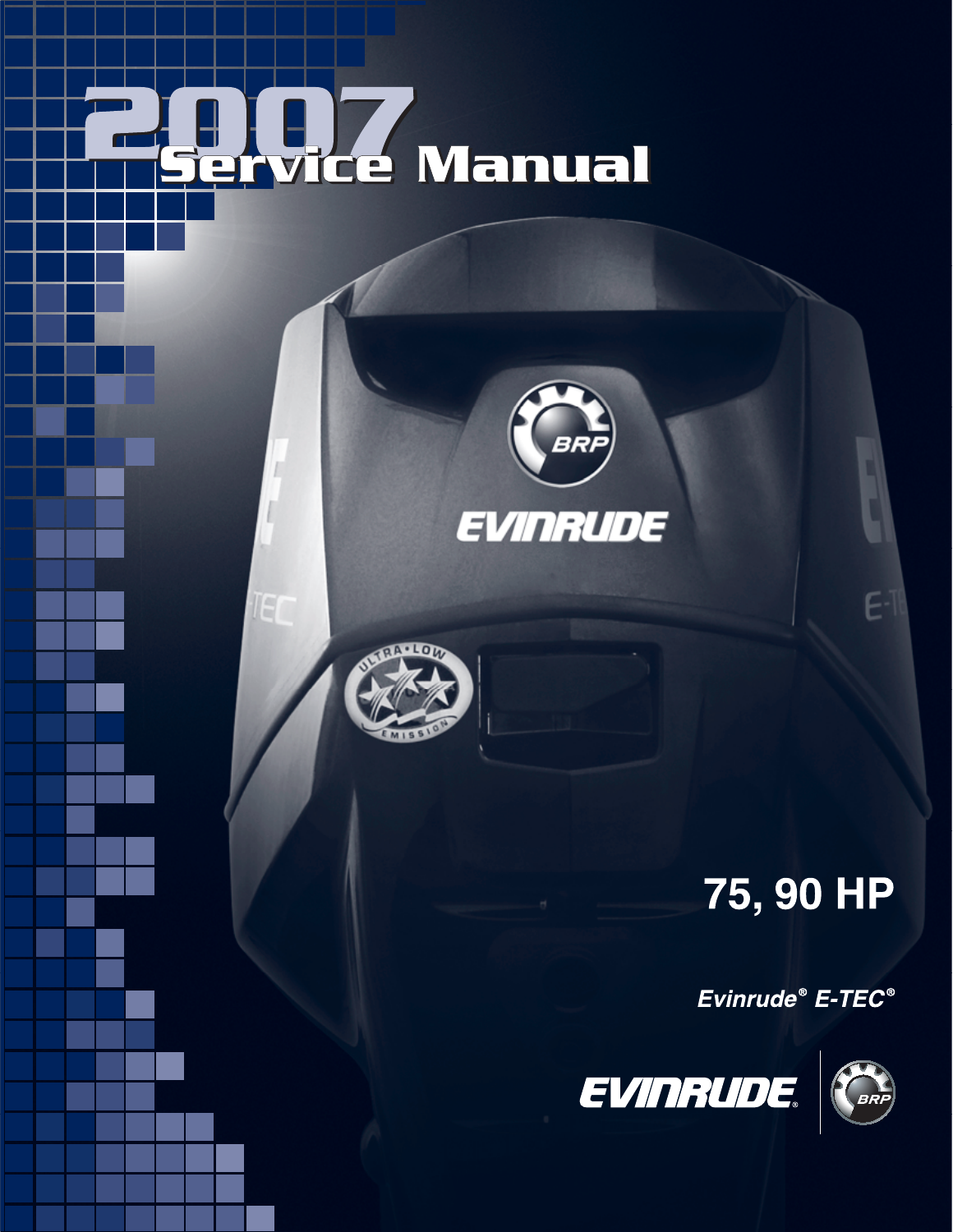# **SAFETY INFORMATION**

#### **Before working on any part of the outboard, read the SAFETY section at the end of this manual.**

Λ

This manual is written for qualified, factory-trained technicians who are already familiar with the use of *Evinrude®/Johnson®* Special Tools. This manual is not a substitute for work experience. It is an organized guide for reference, repair, and maintenance of the outboard(s).

This manual uses the following signal words identifying important safety messages.



**death or serious injury.**

#### Λ

**WARNING**

**Indicates a potentially hazardous situation which, if not avoided, CAN result in severe injury or death.**

#### Λ

### **CAUTION**

**Indicates a potentially hazardous situation which, if not avoided, MAY result in minor or moderate personal injury or property damage. It also may be used to alert against unsafe practices.**

**IMPORTANT:** Identifies information that will help prevent damage to machinery and appears next to information that controls correct assembly and operation of the product.

These safety alert signal words mean:

ATTENTION! BECOME ALERT! YOUR SAFETY IS INVOLVED! Always follow common shop safety practices. If you have not had training related to common shop safety practices, you should do so to protect yourself, as well as the people around you.

It is understood that this manual may be translated into other languages. In the event of any discrepancy, the English version shall prevail.

To reduce the risk of personal injury, safety warnings are provided at appropriate times throughout the manual.

DO NOT make any repairs until you have read the instructions and checked the pictures relating to the repairs.

Be careful, and never rush or guess a service procedure. Human error is caused by many factors: carelessness, fatigue, overload, preoccupation, unfamiliarity with the product, and drugs and alcohol use, to name a few. Damage to a boat and outboard can be fixed in a short period of time, but injury or death has a lasting effect.

When replacement parts are required, use *Evinrude/Johnson Genuine Parts* or parts with equivalent characteristics, including type, strength and material. Using substandard parts could result in injury or product malfunction.

Torque wrench tightening specifications must be strictly followed. Replace any locking fastener (locknut or patch screw) if its locking feature becomes weak. Definite resistance to turning must be felt when reusing a locking fastener. If replacement is specified or required because the locking fastener has become weak, use only authorized *Evinrude/Johnson Genuine Parts.*

If you use procedures or service tools that are not recommended in this manual, YOU ALONE must decide if your actions might injure people or damage the outboard.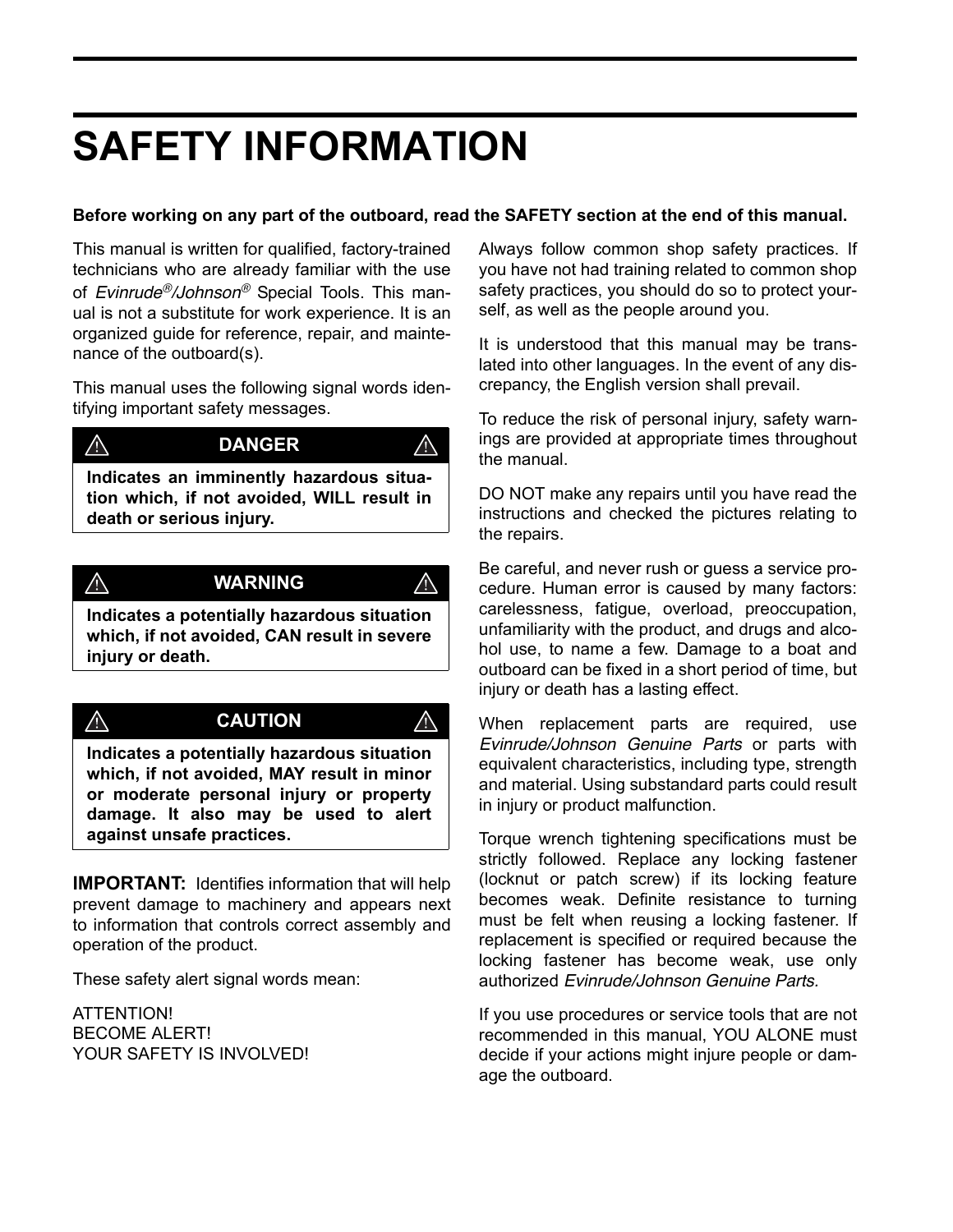#### **DANGER**

**Contact with a rotating propeller is likely to result in serious injury or death. Assure the engine and prop area is clear of people and objects before starting engine or operating boat. Do not allow anyone near a propeller, even when the engine is off. Blades can be sharp and the propeller can continue to turn even after the engine is off. Remove propeller before servicing and when running the outboard on a flushing device.**

**DO NOT run the engine indoors or without adequate ventilation or permit exhaust fumes to accumulate in confined areas. Engine exhaust contains carbon monoxide which, if inhaled, can cause serious brain damage or death.**

#### **WARNING**

**Wear safety glasses to avoid personal injury, and set compressed air to less than 25 psi (172 kPa).**

**The motor cover and flywheel cover are machinery guards. Use caution when conducting tests on running outboards. DO NOT wear jewelry or loose clothing. Keep hair, hands, and clothing away from rotating parts.**

**During service, the outboard may drop unexpectedly. Avoid personal injury; always support the outboard's weight with a suitable hoist or the tilt support bracket during service.**

**To prevent accidental starting while servicing, disconnect the battery cables at the battery. Twist and remove all spark plug leads.**

**The electrical system presents a serious shock hazard. DO NOT handle primary or secondary ignition components while outboard is running or flywheel is turning.**

**Gasoline is extremely flammable and highly explosive under certain conditions. Use caution when working on any part of the fuel system.**

**Protect against hazardous fuel spray. Before starting any fuel system service, carefully relieve fuel system pressure.**

**Do not smoke, or allow open flames or sparks, or use electrical devices such as cellular phones in the vicinity of a fuel leak or while fueling.**

**Keep all electrical connections clean, tight, and insulated to prevent shorting or arcing and causing an explosion.**

**Always work in a well ventilated area.**

**Replace any locking fastener (locknut or patch screw) if its locking feature becomes weak. Definite resistance to tightening must be felt when reusing a locking fastener. If replacement is indicated, use only authorized replacement or equivalent.**

#### Λ

Λ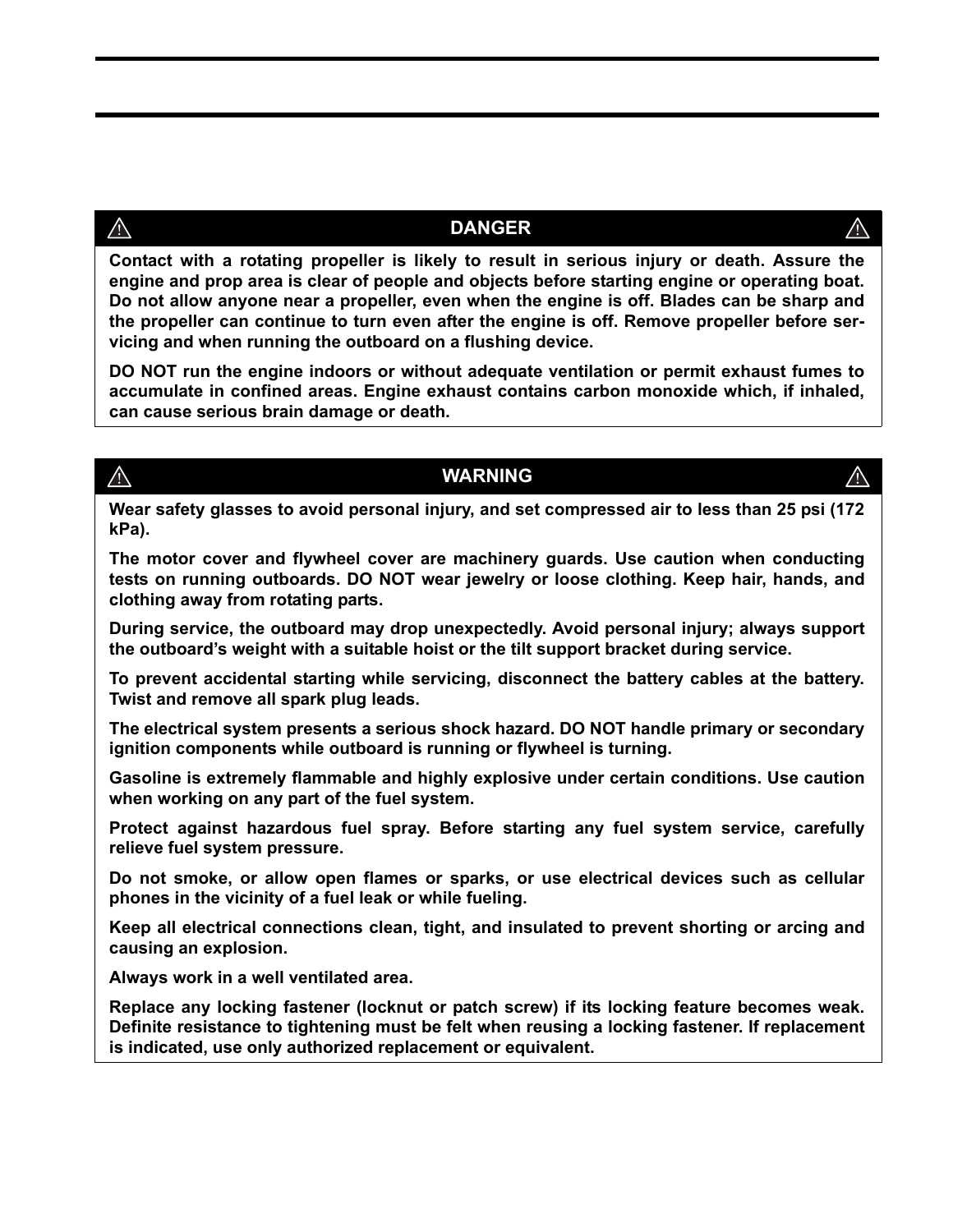# **TABLE OF CONTENTS**

| SERVICE SPECIFICATIONS AND SPECIAL TOOLS 17 |
|---------------------------------------------|
| INSTALLATION AND PREDELIVERY 31             |
| MAINTENANCE 71<br>$\mathcal{S}$             |
| ENGINE MANAGEMENT MODULE (EMM)  85          |
| 5 SYSTEM ANALYSIS  103                      |
| ELECTRICAL AND IGNITION 123                 |
|                                             |
| 8                                           |
|                                             |
| 10                                          |
| 11                                          |
|                                             |
|                                             |
|                                             |
|                                             |
|                                             |
| <b>DIAGRAMS</b>                             |
| <b>EMM SERVICE CODE CHART</b>               |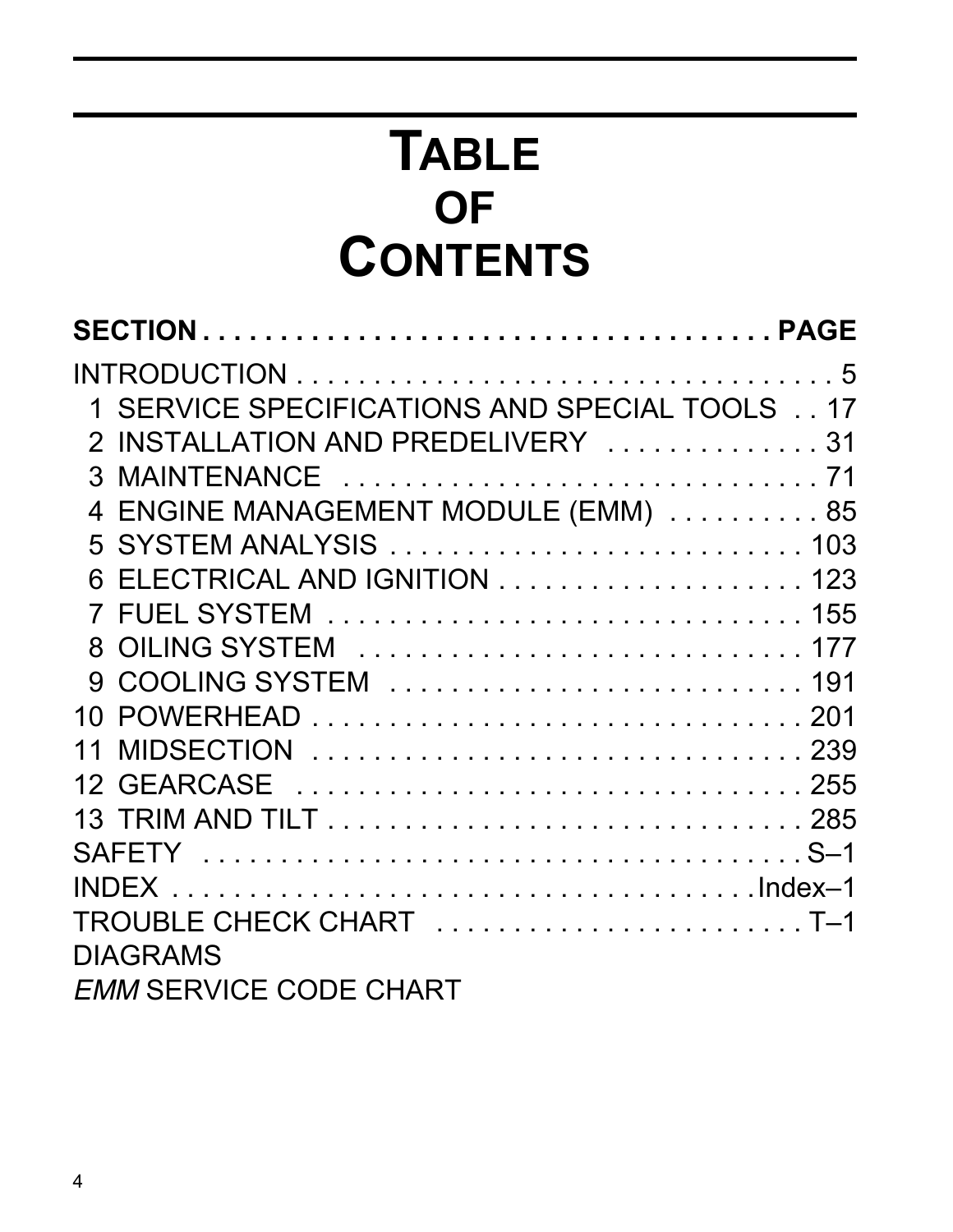## **INTRODUCTION**

## **CONTENTS**

| TYPICAL PAGE – A $\ldots$ , $\ldots$ , $\ldots$ , $\ldots$ , $\ldots$ , $\ldots$ , $\ldots$ , $\ldots$ , $\ldots$ , $\ldots$ , $\ldots$ , $\ldots$ , $\ldots$ , $\ldots$ |
|--------------------------------------------------------------------------------------------------------------------------------------------------------------------------|
|                                                                                                                                                                          |
|                                                                                                                                                                          |
|                                                                                                                                                                          |
|                                                                                                                                                                          |
|                                                                                                                                                                          |
|                                                                                                                                                                          |
|                                                                                                                                                                          |
|                                                                                                                                                                          |
|                                                                                                                                                                          |
|                                                                                                                                                                          |
|                                                                                                                                                                          |
|                                                                                                                                                                          |
| <b>SYMBOLS</b>                                                                                                                                                           |
|                                                                                                                                                                          |
| <b>VALUES</b>                                                                                                                                                            |
| <b>NOTES</b>                                                                                                                                                             |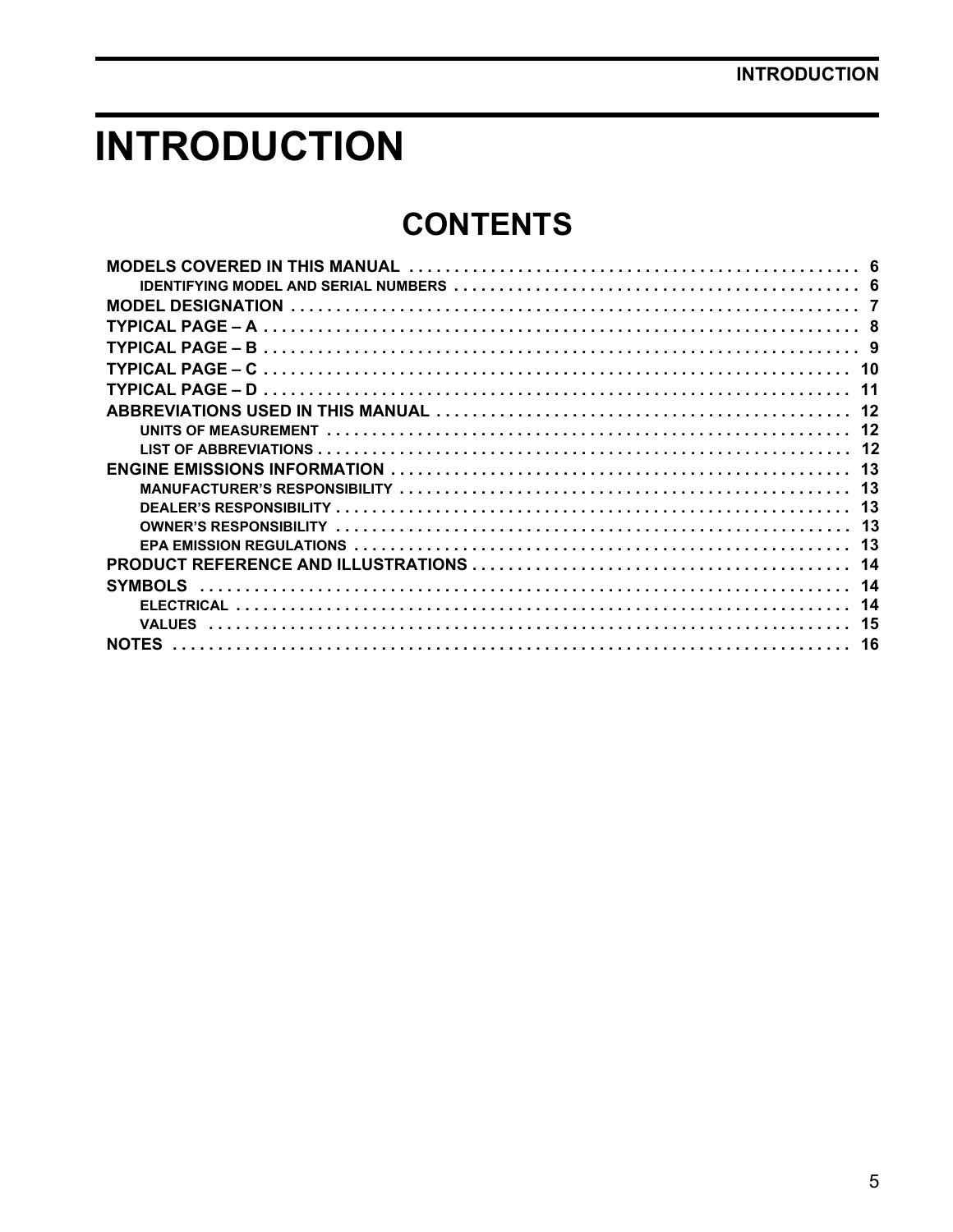## **MODELS COVERED IN THIS MANUAL**

This manual covers service information on all 3 cylinder, 79 cubic inch, *Evinrude E-TEC™* models.

| <b>Model Number</b> | <b>Start</b> | <b>Shaft</b> | <b>Steer</b> |
|---------------------|--------------|--------------|--------------|
| E75DPLSUM           | Electric     | 20"          | Remote       |
| E90DPLSUM           | Electric     | 20"          | Remote       |
| E90DPXSUM           | Electric     | 25"          | Remote       |
| E90DSLSUM           | Electric     | 20"          | Remote       |

Use this manual together with the proper Parts Catalog for part numbers and for exploded views of the outboard, which are a valuable aid to disassembly and reassembly. This manual presents the U.S. values and dimensions first and the metric values and dimensions second, inside parentheses ( ).

### **Identifying Model and Serial Numbers**

Outboard model and serial numbers are located on the swivel bracket and on the powerhead.



1. Model and serial number **1. 1. Model** and serial number



*1. Serial number* 002226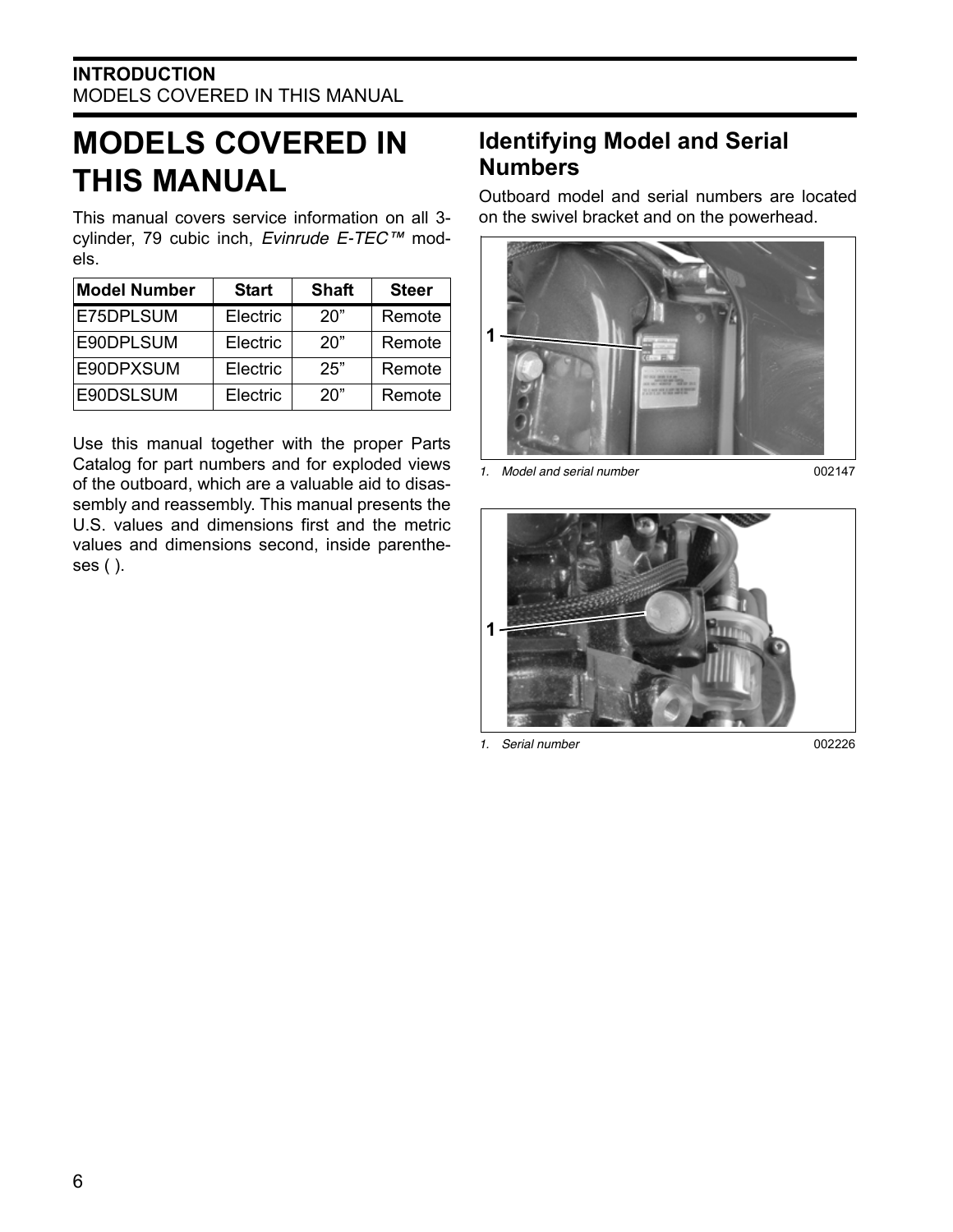### **MODEL DESIGNATION**